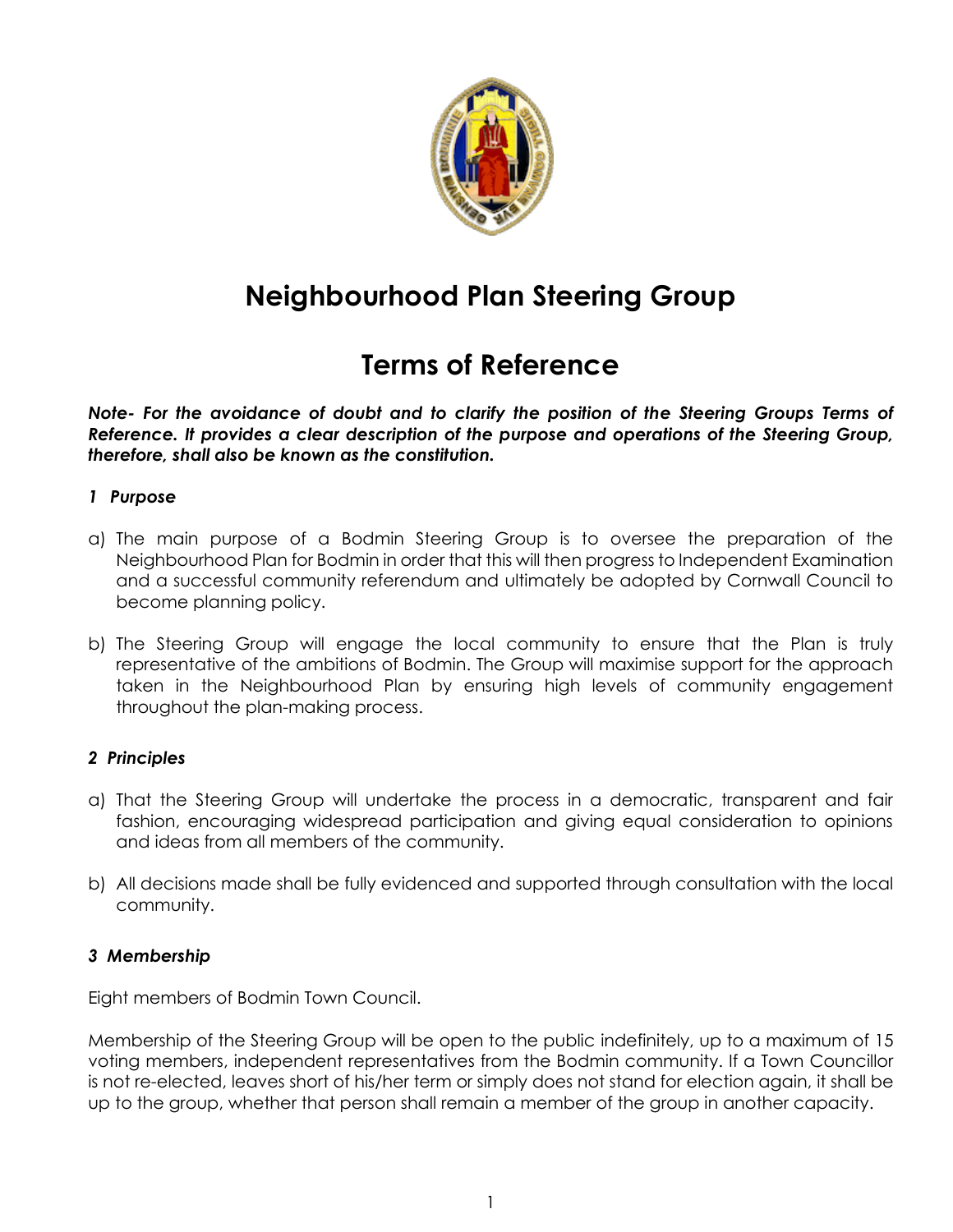The Steering Group will be made up of a cross-section of volunteers from the community, including Town Councillors. Effort will be made to seek representation from under-represented sections of the community.

Membership of the Steering Group will be open to any resident, business, landowner, group, society or organisation within the Parish of Bodmin. The Town Council will appoint eight representatives, one of which will be the Chairman. The Steering Group Town Council representatives will appoint a minimum of six independent formal representatives from the public.

Appointment criteria will depend on the needs of the group at the time.

## *4 Chairmanship*

The Committee shall elect a Chairman at its first meeting to hold office for the duration of the Steering Group. The Vice-Chairman shall be elected from the independent members after a minimum of six have been appointed, up to a maximum of fifteen.

## *5 Aims of the Steering Group*

To draft a Bodmin Neighbourhood Plan in consultation with local and national stakeholders the Bodmin community and Bodmin Town Council. Publish information and consult current and future parishioners on the sustainable economic and social growth and development of Bodmin within the auspices of a Neighbourhood Plan, submitting this plan to Cornwall Council (the statutory body) and referendum, as set out in the Neighbourhood Planning Regulations 2012 and the amended Regulations 2015 Neighborhood Development Plans.

## *6 Scope*

To:

- a) Set a deliverable community vision for a Neighbourhood Plan for the Parish of Bodmin to include policies for the use and development of land and infrastructure to create jobs, reduce carbon output, reduce waste and contribute to a vibrant local economy.
- b) Ensure that recreational space, local services, and community facilities are in place to meet the needs of local communities.
- c) Set deliverable clear community goals for the preservation of the character of the Parish of Bodmin, including protecting and enhancing the natural environment and retaining the local Cornish character of Bodmin's built and historic environment.
- d) Agree and designate by notification to Cornwall Council (the statutory body) the Bodmin Neighbourhood Plan area.
- e) Present a completed draft Neighbourhood Plan for approval by Bodmin Town Council (the 'Qualifying Body') and subsequent submission to Cornwall Council for adoption (pre-referendum).
- f) Present regular reports to the Town Council on progress.

## *7 The Steering Group*

May invite presentation from specialists and individuals with relevant expertise and arrange or undertake public consultation, including fact finding events. Individuals with specialist skills and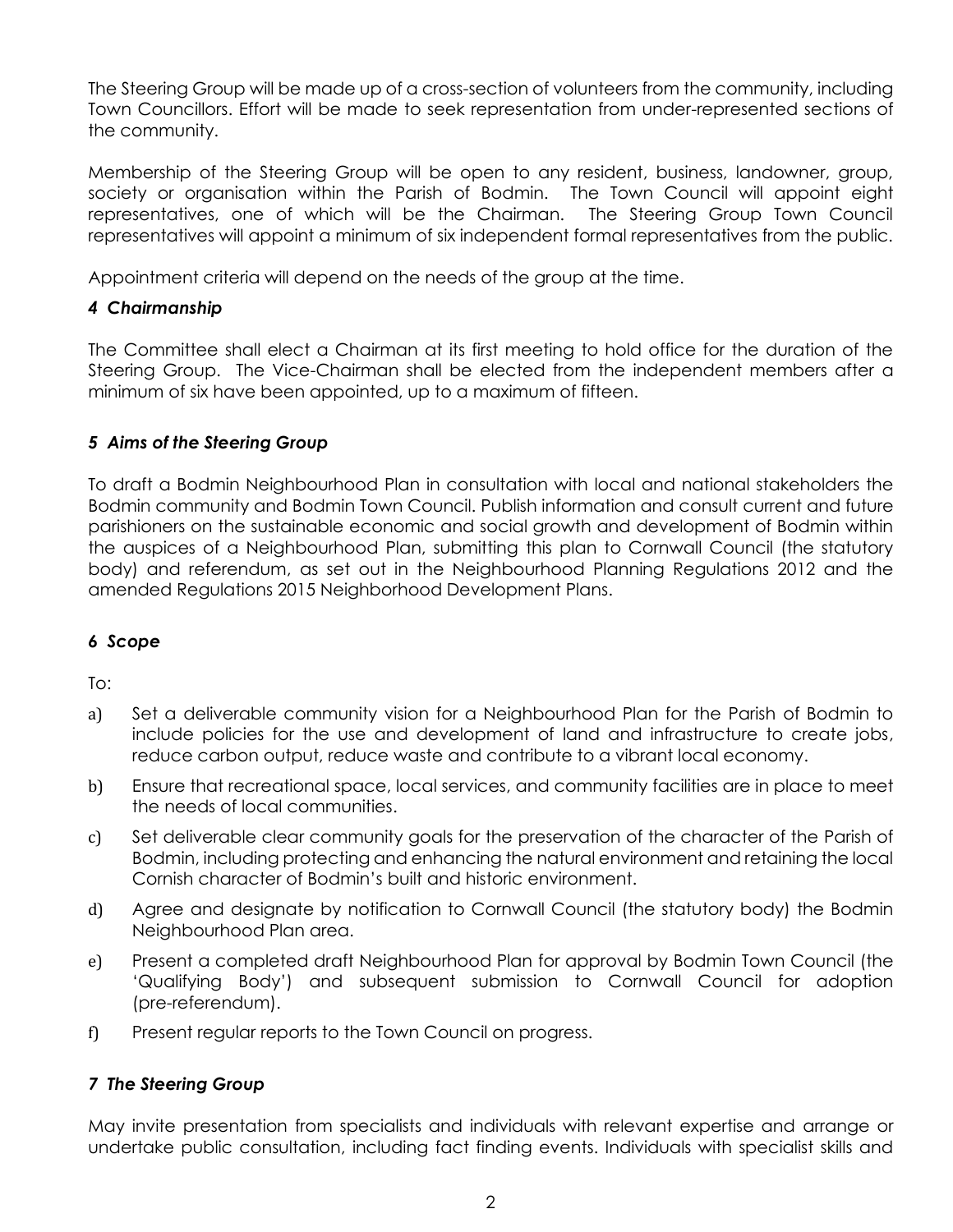expertise may volunteer to assist the working group. The working group may also engage paid advisors or consultants, as progression of the Bodmin Neighbourhood Plan requires.

## *8 Reporting Mechanism*

The Chairman or nominated Bodmin Town Council member of the Steering Group shall present regular update reports to the full Council.

Minutes of the meetings shall be presented to meetings of the full Council.

## *9 Delegated Powers* **&** *Decision Making*

- a) The Steering Group has full delegated authority from Bodmin Town Council to deliver its planmaking functions up to and including publication of the Consultation Draft Plan. The Group will report to Bodmin Town Council setting out progress on its work every 1/4 or two months or at the nearest appropriate Bodmin Town Council Committee whichever is soonest for this purpose. Bodmin Town Council will approve the Submission Draft Neighbourhood Development Plan prior to publication for consultation and independent examination.
- b) The plan-making process remains the responsibility of Bodmin Town Council as the qualifying body.
- c) The Steering Group shall have delegated powers to carry out all things necessary or expedient for the fulfilment of its objectives, including the establishment of Focus Groups, subject to working within the allocated budget.

## *10 Meetings*

- a) The Steering Group will elect a Chair, Treasurer and Secretary from its membership to remain in those positions until the project is completed. If these positions should become vacant, the Group will elect an alternate.
- b) The Secretary shall keep a record of meetings and circulate notes to Steering Group members and Bodmin Town Council in a timely fashion. Minutes shall be made publicly available.
- c) At least 7 clear days' notice of meetings shall be sent to members via email or an alternative agreed communication method.
- d) Decisions made by the Steering Group should normally be by consensus at Steering Group meetings. Where a vote is required each member shall have one vote. A minimum of 8 members shall be present where matters are presented for decisions to be taken. A simple majority vote will be required to support any motion. The Chairperson shall have one casting vote.

## *11 Public Attendance*

Meetings of the Steering Group shall be open to members of the public and press. There will be no confidential matters except for such matters regarding the conduct of the steering group members

## *12 Finance*